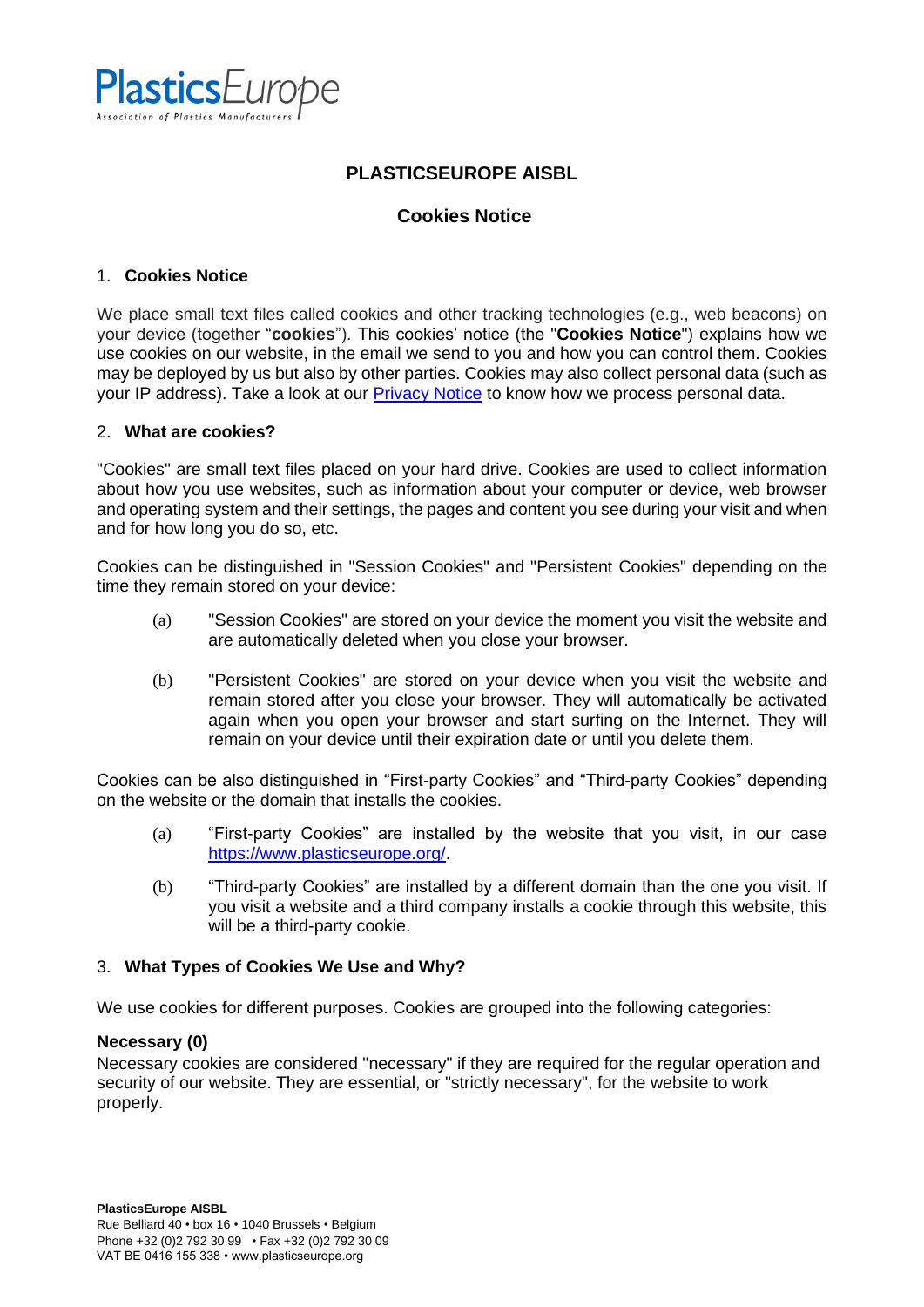| <b>Name</b> | <b>Provider</b>                                                                | <b>Purpose</b>                                                   | <b>Expiry Type</b> |        |
|-------------|--------------------------------------------------------------------------------|------------------------------------------------------------------|--------------------|--------|
|             | CookieConsent plastic-lemag.com<br>plastics-<br>themag.com<br>plasticslemag.es | Stores the user's cookie consent state for<br>the current domain | 1 year HTTP        | Cookie |

#### **Preferences (0)**

Preference cookies help improving the performance of our website, in order to have a better user experience. These cookies enable the website to provide enhanced functionality and personalization. If you do not allow these cookies, then some or all of these services may not function properly.

| <b>Name</b>                                                         | <b>Provider</b> | <b>Purpose</b>           | <b>Expiry</b> | Type                             |
|---------------------------------------------------------------------|-----------------|--------------------------|---------------|----------------------------------|
| CookieConsentBulkSetting- cookiebot.com Enables cookie consent<br># |                 | across multiple websites |               | Persistent HTML Local<br>Storage |

## **Statistics (0)**

Statistic cookies are used to measure how users interact with website content. Analytics cookies allow us to record how many people visits our website, how they navigate within our site, and what content is popular.

|           | <b>Name Provider</b>                                             | <b>Purpose</b>                                                                                          | <b>Expiry Type</b> |                       |
|-----------|------------------------------------------------------------------|---------------------------------------------------------------------------------------------------------|--------------------|-----------------------|
| $\Box$ ga | plastic-lemag.com<br>plastics-<br>themag.com<br>plasticslemag.es | Registers a unique ID that is used to generate<br>statistical data on how the visitor uses the website. | 2<br>vears         | HTTP<br>Cookie        |
| $\_$ gat  | plastics-<br>themag.com<br>plasticslemag.es                      | plastic-lemag.com Used by Google Analytics to throttle request rate                                     | 1 day              | HTTP<br>Cookie        |
| $\_gid$   | plastic-lemag.com<br>plastics-<br>themag.com<br>plasticslemag.es | Registers a unique ID that is used to generate<br>statistical data on how the visitor uses the website. | 1 day              | <b>HTTP</b><br>Cookie |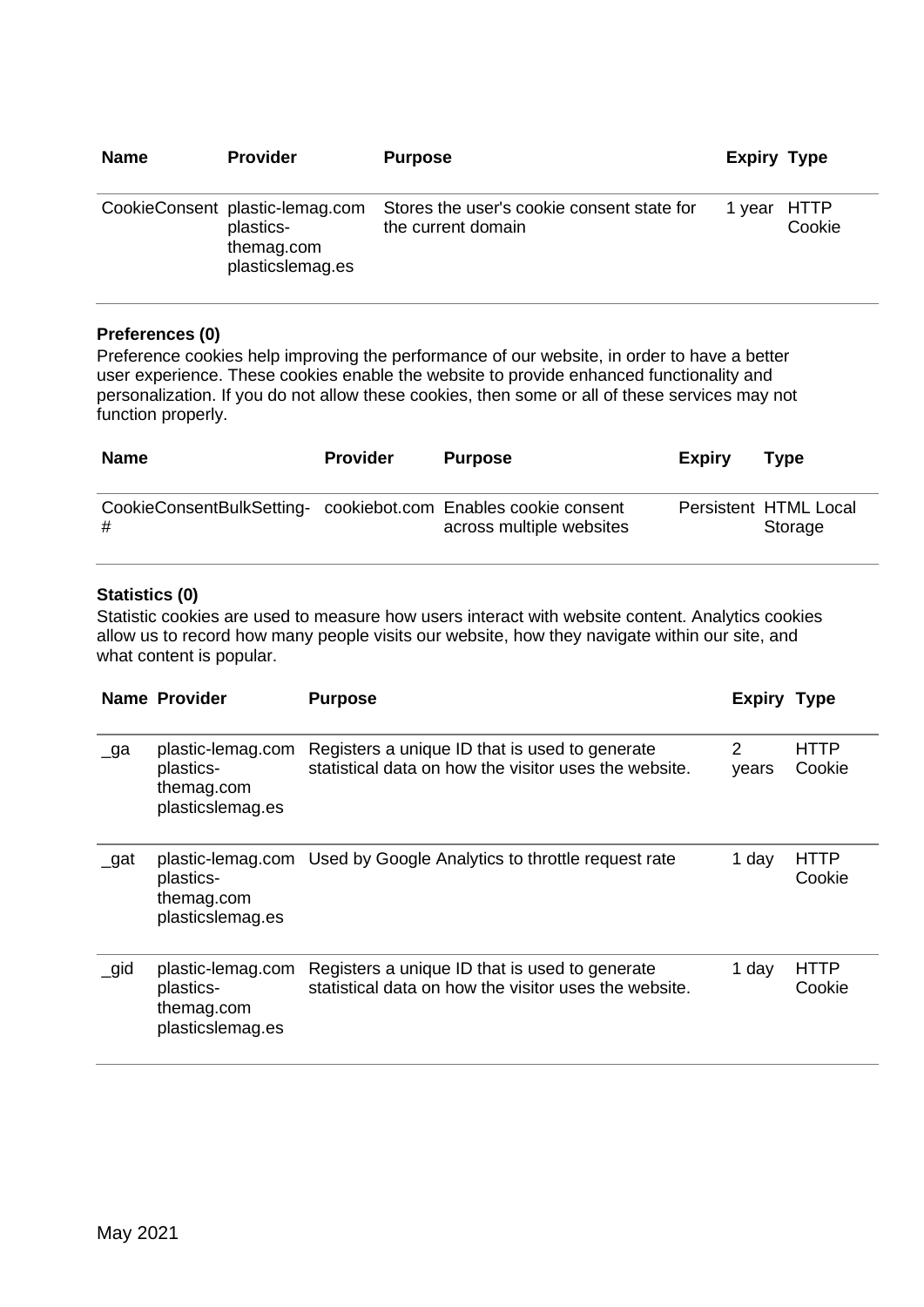## **Marketing (0)**

Marketing cookies are used for the purposes of online advertising and marketing campaigns.

| <b>Name</b>          | Provider | <b>Purpose</b>                                                                                                                                                 | Expiry Type          |         |
|----------------------|----------|----------------------------------------------------------------------------------------------------------------------------------------------------------------|----------------------|---------|
| ads/ga-<br>audiences |          | google.com Used by Google AdWords to re-engage visitors that<br>are likely to convert to customers based on the visitor's<br>online behaviour across websites. | <b>Session Pixel</b> | Tracker |

#### 4. **Web Beacons (or tracking pixel)**

When we send you an email, it may contain a small snippet of code called a web beacon. Web beacons, also called tracking pixels, allow us to collect certain information about your interaction with the email.

Through web beacons, we may capture your IP address and the date/time that you opened or interacted with an html email. We may also record any links you click. We use the information we collect to understand what emails or services were of interest to you. We also do this to better tailor our messages to you.

By setting your email system to display HTML emails as text only, you may be able to prevent the use of some web beacons. Please consult the "Help" section of your email system for more information.

#### 5. **How can I set up my cookies' preferences?**

The website uses essential cookies by default. When you visit the website for the first time, a cookies banner appears; this banner informs you on the use of cookies by the website. This banner gives you the following options:

- (a) To accept all cookies being stored on your device.
- (b) To refuse all cookies, except the essential ones, being stored on your device.
- (c) To accept only certain cookies, such as only performance, analytics, advertising/marketing or social media cookies.
- (d) To view and read this Cookies Notice.

You can set up or change your cookies' preferences at any time by using our cookies consent tool (available on our cookies banner).

You can also take proactive steps yourself, for example, to opt out of being tracked by Google Analytics across all websites, visit<http://tools.google.com/dlpage/gaoptout> for more information.

Most internet browsers offer means to control the use of cookies, which allow you to block or delete cookies at any time. You may change the settings of your browser, so that it informs you prior to a cookie being stored on your device or follow instructions to delete all cookies which have been stored on your device. If you use multiple devices, you must change your browser settings in all of them.

To manage your cookies preferences through your browser, follow these links, depending on the browser you are using: